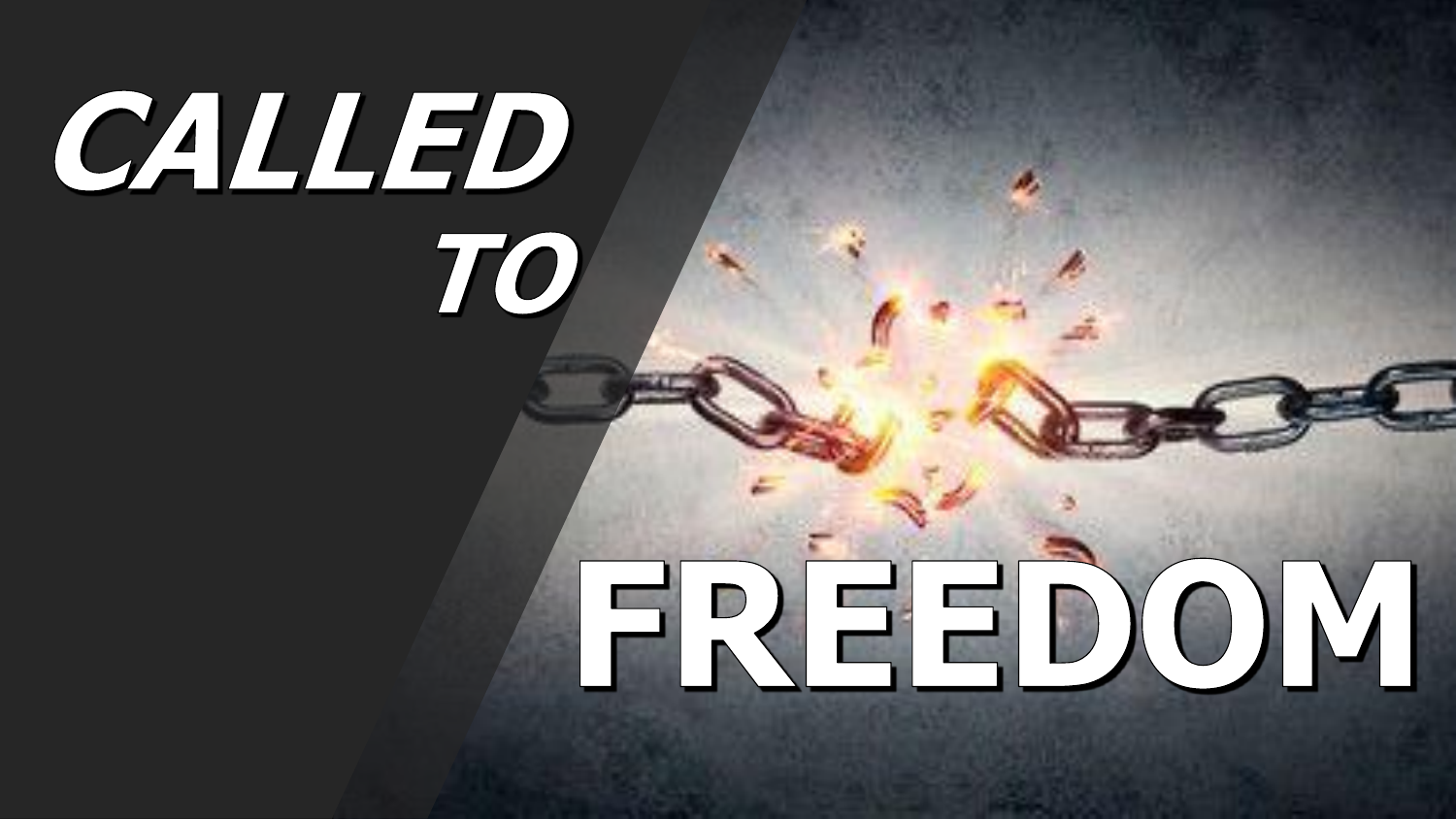**You, my brothers and sisters, were called to be free…** 

**…but do not use your freedom to indulge the flesh…**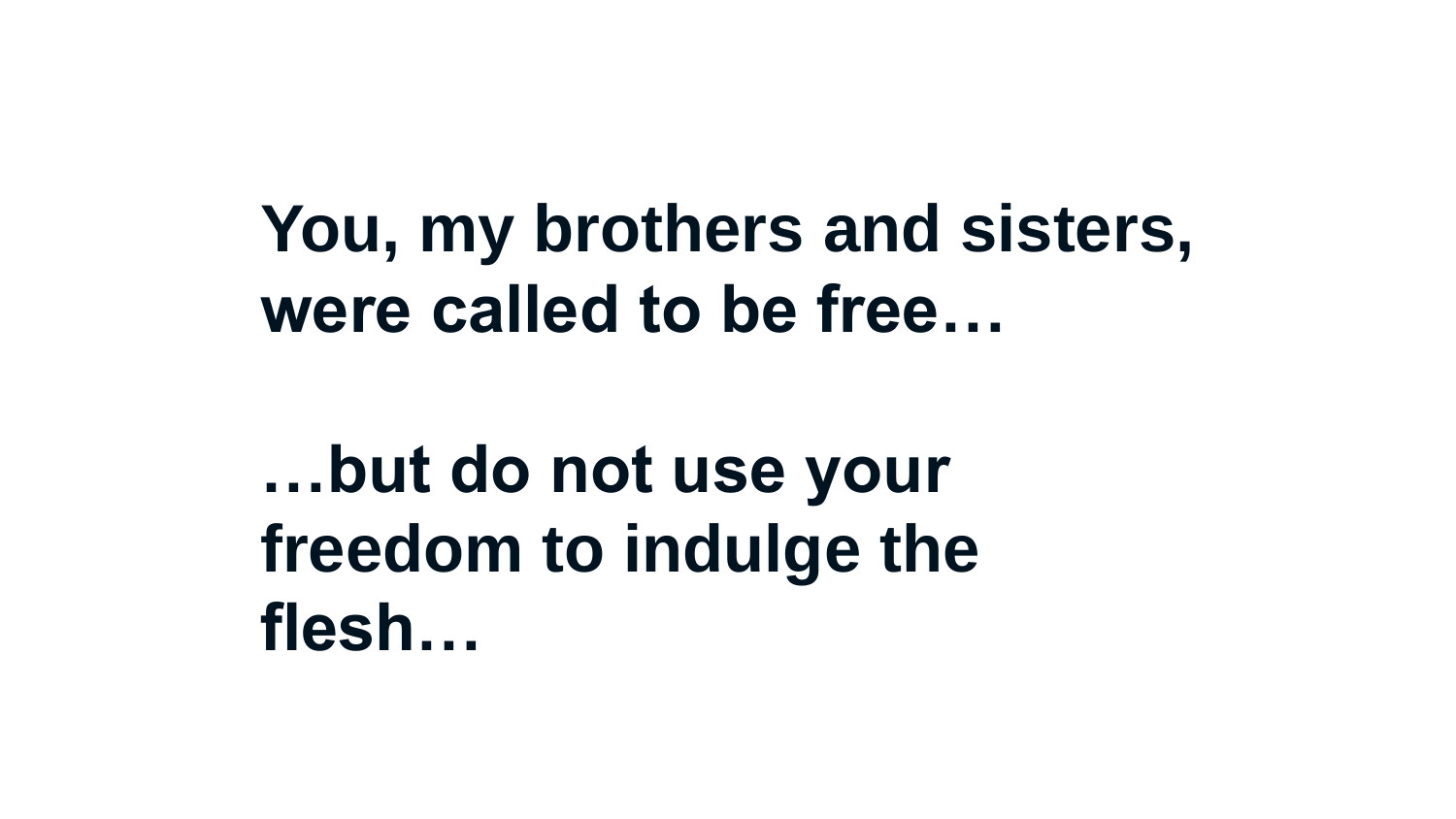Remember when this was the picture of freedom?

- •43% of first-year drivers are involved in an accident
- •37% of second-year drivers are involved in an accident www.safetyinsurance.com

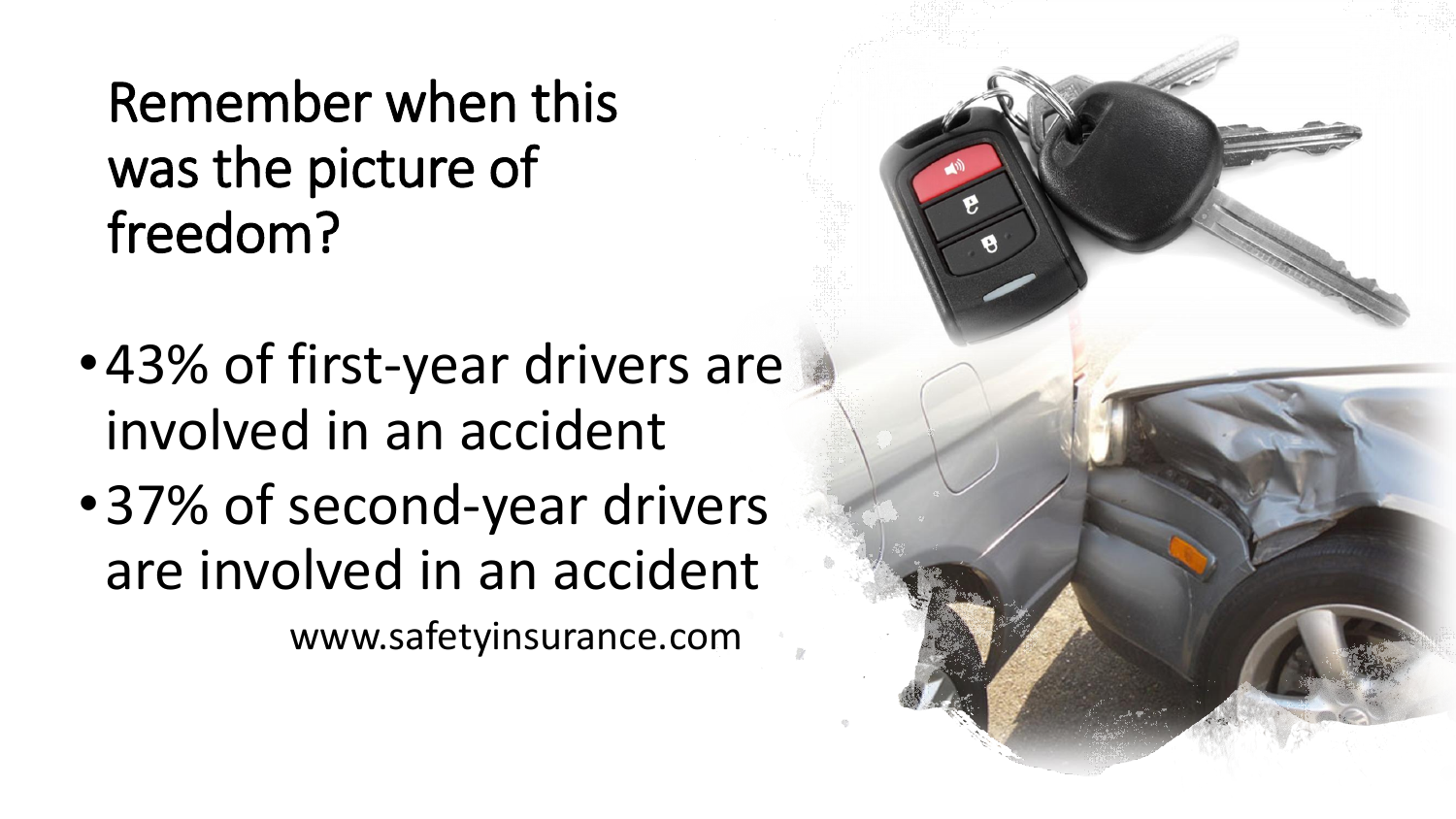The law prepared people to let Christ dwell in their hearts

- By law, sin appeared to be sin, Romans 7:1-13
- •Unlike the new covenant
	- Promised in Jeremiah 31:31-34
	- Described in Hebrews 8:8-12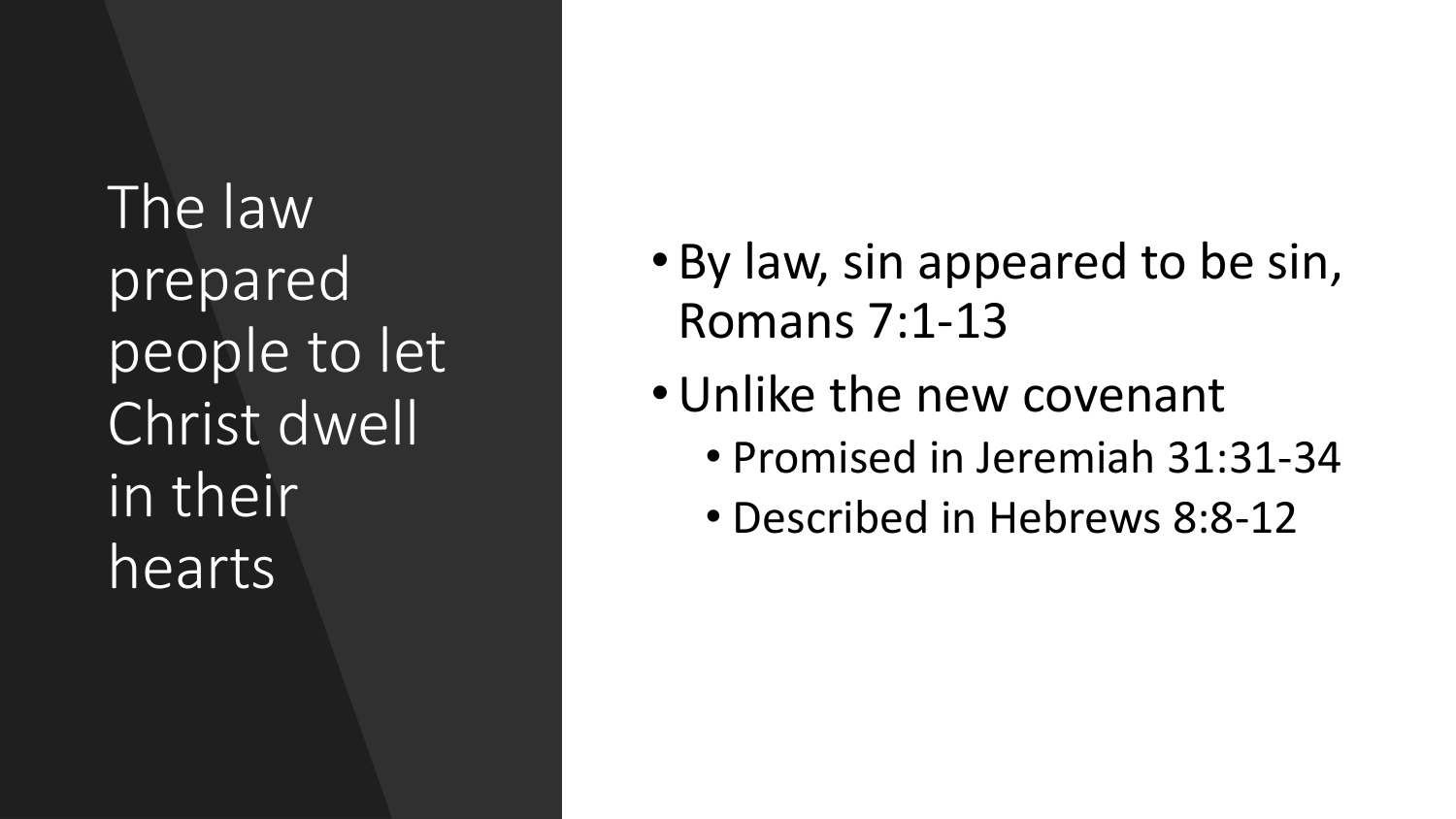## The law and law in general

## • Romans 7:9

For  $\frac{61161}{ }$  |  $\frac{61473}{ }$  was alive  $\frac{62198}{ }$ without<sup>[G5565](num:G5565)</sup> the law<sup>[G3551](num:G3551)</sup> once: [G4218](num:G4218) but<sup>[G1161](num:G1161)</sup> when the <sup>[G3588](num:G3588)</sup> commandment<sup>[G1785](num:G1785)</sup> came, [G2064](num:G2064) sin [G266](num:G266) revived, [G326](num:G326) and [G1161](num:G1161) | [G1473](num:G1473) died. $\frac{G599}{2}$  $\frac{G599}{2}$  $\frac{G599}{2}$ 

## • Romans 7:12

Wherefore **[G5620](num:G5620)** the [G3588](num:G3588) law<sup>[G3551](num:G3551)</sup> *is* holy, <sup>[G40](num:G40)</sup> and <sup>[G2532](num:G2532)</sup> the [G3588](num:G3588)</sup> commandment  $G1785$  holy,  $G40$  and  $G2532$ just,  $\frac{61342}{ }$  and  $\frac{62532}{ }$  good.  $\frac{618}{ }$